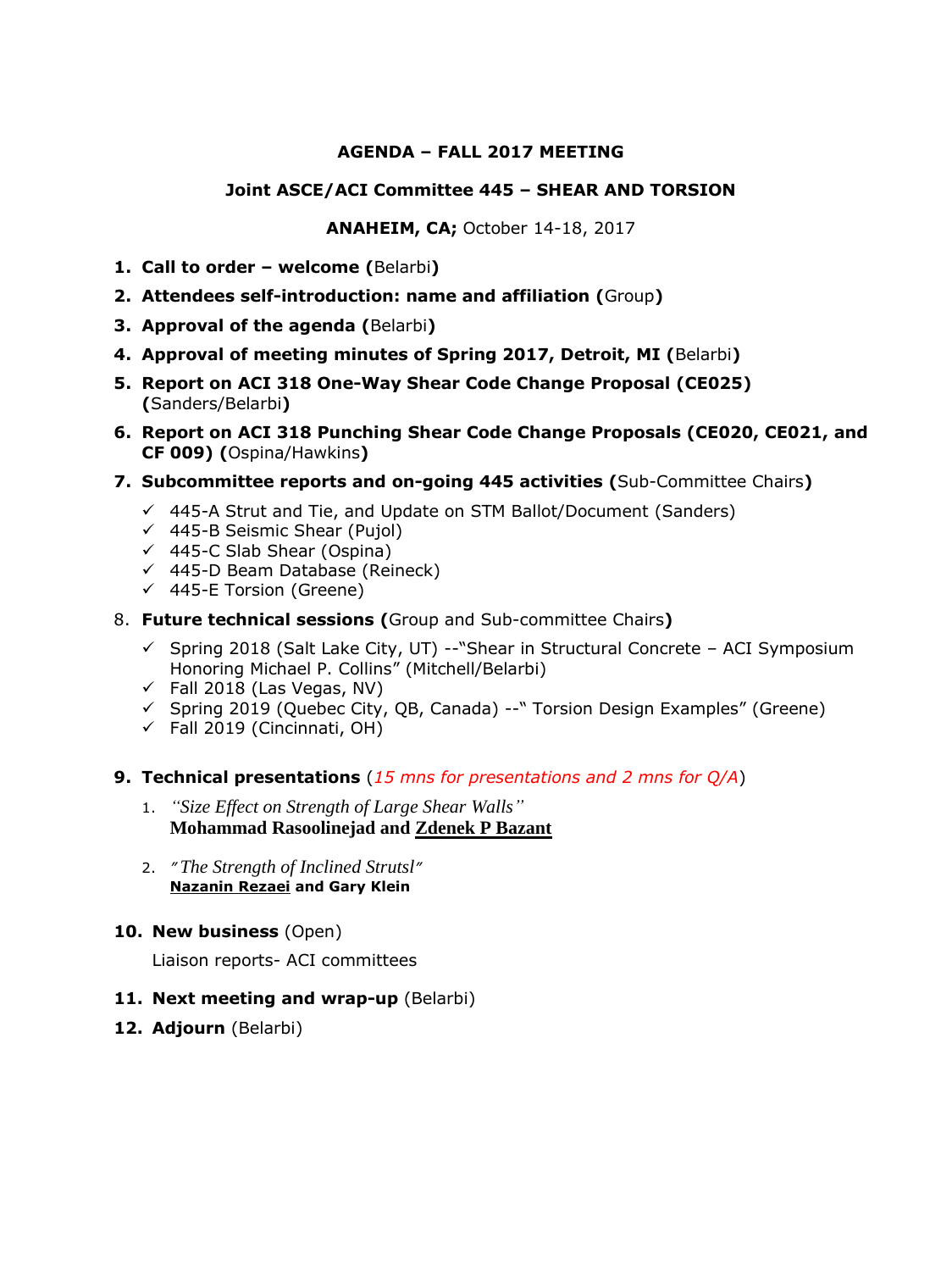| o        | <b>SUNDAY October 15</b>                 | <b>TIME</b>      | <b>ROOM</b>              |
|----------|------------------------------------------|------------------|--------------------------|
| 445-0A   | Shear & Torsion-Strut & Tie              | $9:30a - 12-30p$ | <b>D-North Hall I</b>    |
| 445-0B   | Shear & Torsion-Seismic Shear            | $9:30a - 11:30a$ | D-Zambezi                |
| 445-0E   | Shear & Torsion-Torsion                  | $12-30p - 2:00p$ | <b>D-North Hall I</b>    |
| 445-0C   | Shear & Torsion-Punching Shear           | $1:00p - 3:00p$  | <b>D-Castle B</b>        |
| 445-0D   | Shear & Torsion-Shear Databases          | $2:00p - 5:00p$  | <b>D-North Hall I</b>    |
|          | <b>MONDAY October 16</b>                 |                  |                          |
| 318-0E   | Section and Member Strength              | $10:00a - 1:00p$ | D-Castle C               |
| 445-Main | Shear & Torsion                          | $2:00p - 6:00p$  | <b>D-Magic Kingdom 4</b> |
|          | <b>TUESDAY October 17</b>                |                  |                          |
| 318-0E   | Section and Member Strength              | $7:30a-12:30p$   | <b>D-Castle B</b>        |
|          | <b>WEDNESDAY October 18</b>              |                  |                          |
| 318      | <b>Structural Concrete Building Code</b> | $8:00a-6:00p$    | <b>D-Magic Kingdom 2</b> |

# **Fall 2017 – Anaheim, CA**

## **Meeting Schedule by Time**

## **Meeting Schedule by Committee/Subcommittee**

| <b>COMMITTEE</b> |                                          | <b>DAY</b> | <b>TIME</b>      | <b>ROOM</b>              |
|------------------|------------------------------------------|------------|------------------|--------------------------|
| 318              | <b>Structural Concrete Building Code</b> | Wed        | $8:00a-6:00p$    | <b>D-Magic Kingdom 2</b> |
| 318-0E           | Section and Member Strength              | Mon        | $10:00a - 1:00p$ | <b>D-Castle C</b>        |
| 318-0E           | Section and Member Strength              | Tues       | $7:30a-12:30p$   | <b>D-Castle B</b>        |
| 445-Main         | Shear & Torsion                          | Mon        | $2:00p - 6:00p$  | <b>D-Magic Kingdom 4</b> |
| $445-0A$         | Shear & Torsion-Strut & Tie              | Sun        | $9:30a - 12-30p$ | <b>D-North Hall I</b>    |
| $445-0B$         | Shear & Torsion-Seismic Shear            | Sun        | $9:30a - 11:30a$ | D-Zambezi                |
| 445-0C           | Shear & Torsion-Punching Shear           | Sun        | $1:00p - 3:00p$  | <b>D-Castle B</b>        |
| $445-0D$         | Shear & Torsion-Shear Databases          | Sun        | $2:00p - 5:00p$  | <b>D-North Hall I</b>    |
| 445-0E           | Shear & Torsion-Torsion                  | Sun        | $12-30p - 2:00p$ | <b>D-North Hall I</b>    |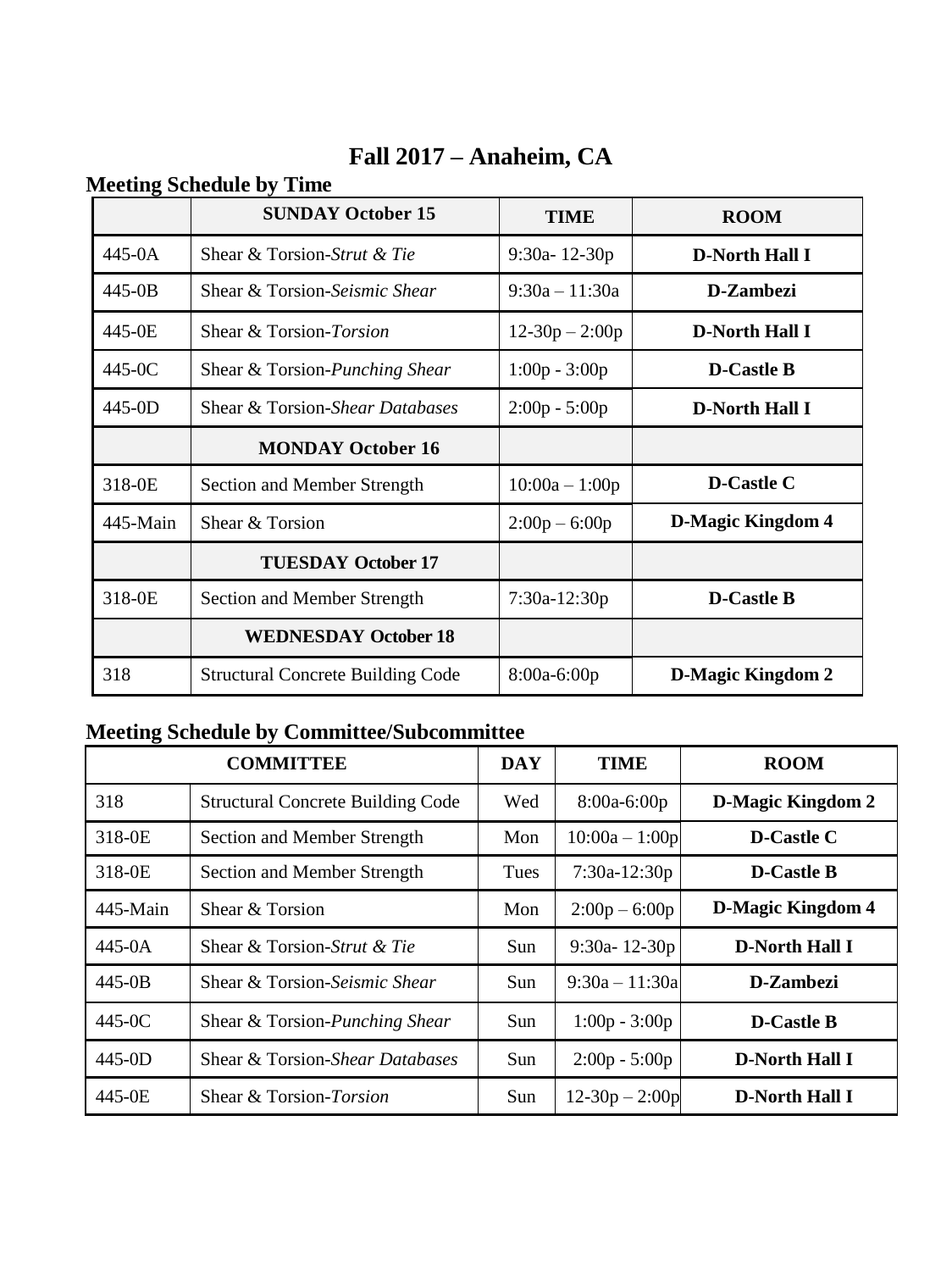**ACI 445C - Punching Shear 2017 Fall Meeting – Anaheim Sunday, October 15, 2017 Disneyland Hotel Room: D-Castle B 1:00 pm to 3:00 pm**

## **AGENDA**

*[Please mark attendance sheet]*

- 1. Welcome, Introductions
- 2. Announcements
- 3. Approval of Anaheim Agenda
- 4. Approval of Detroit (Spring 2017) Meeting Minutes
- 5. Reports and Presentations:
	- Report on ACI/*fib* Punching Shear International Symposium (Ospina)
	- Report on ACI 318 Punching Shear Code Change Proposals CE 020, CE 021 and CF 009) (Ospina and Hawkins)
	- Effect of Radial and Cruciform Shear Reinforcement Layout on the Response of RC Slabs under Unbalanced Moment Transfer
		- i. Presentation by Dam
		- ii. Presentation by Hrynyk and Polo
	- Report on ACI/*fib* Collaborative Punching Databank Development Efforts (Ospina)
	- New Business:
		- i. Effect of Bi-directional Loading on the Capacity of RC Slabs under Unbalanced Moment Transfer (Dam, Hammill, Ospina)
- 6. Other Business
- 7. Next ACI 445C Meeting (Salt Lake City, March 25, 2018)
- 8. Adjournment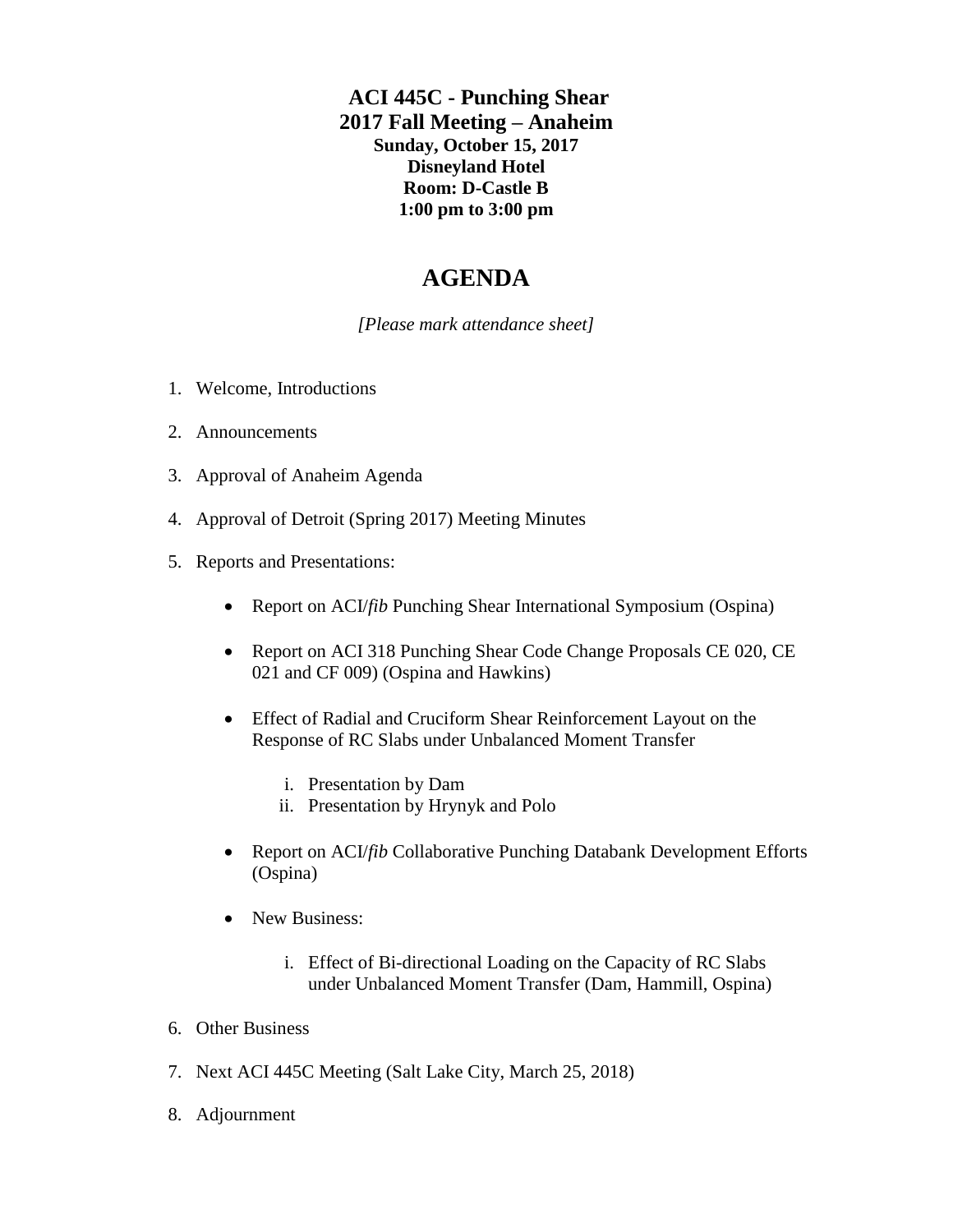# **ACI-DAfStb-Group "Shear databases"** / **ACI Subcommittee 445-D Invitation to the meeting at the ACI Fall Convention in Anaheim Sunday 15 October 2017, 14:00 - 17:00 h (2:00 to 5:00 pm) room: D-North Hall 1 (please check)**

## **Agenda**

- **1 Welcome**
- **2 Approval of agenda**
- **3 Approval of minutes of the last meeting**
- **4 Revisions of databases** 
	- report on state of work (Reineck)
- **5 Databases for shear tests on lightweight concrete beams**
	- report on state of work (Greene)
- **6 State of databases for shear tests a intermediate supports** 
	- report on state of work (Reineck)
- 7 **Databases with shear friction tests** 
	- report on state of work (Williams; Sneed).
- **8 Shear tests on beams without stirrups reinforced with FRP bars**
	- report on state of work (Bentz)

## **9 Future development of ACI-DAfStb Group Shear Databases**

- report on last meeting of *fib* TG 2.2.1 in London (Bayrak)
- future activities
- **11 Next meeting** Sunday 14 to 17 h (2 to 5 pm)
- **12 Membership**
- **13 Other topics**